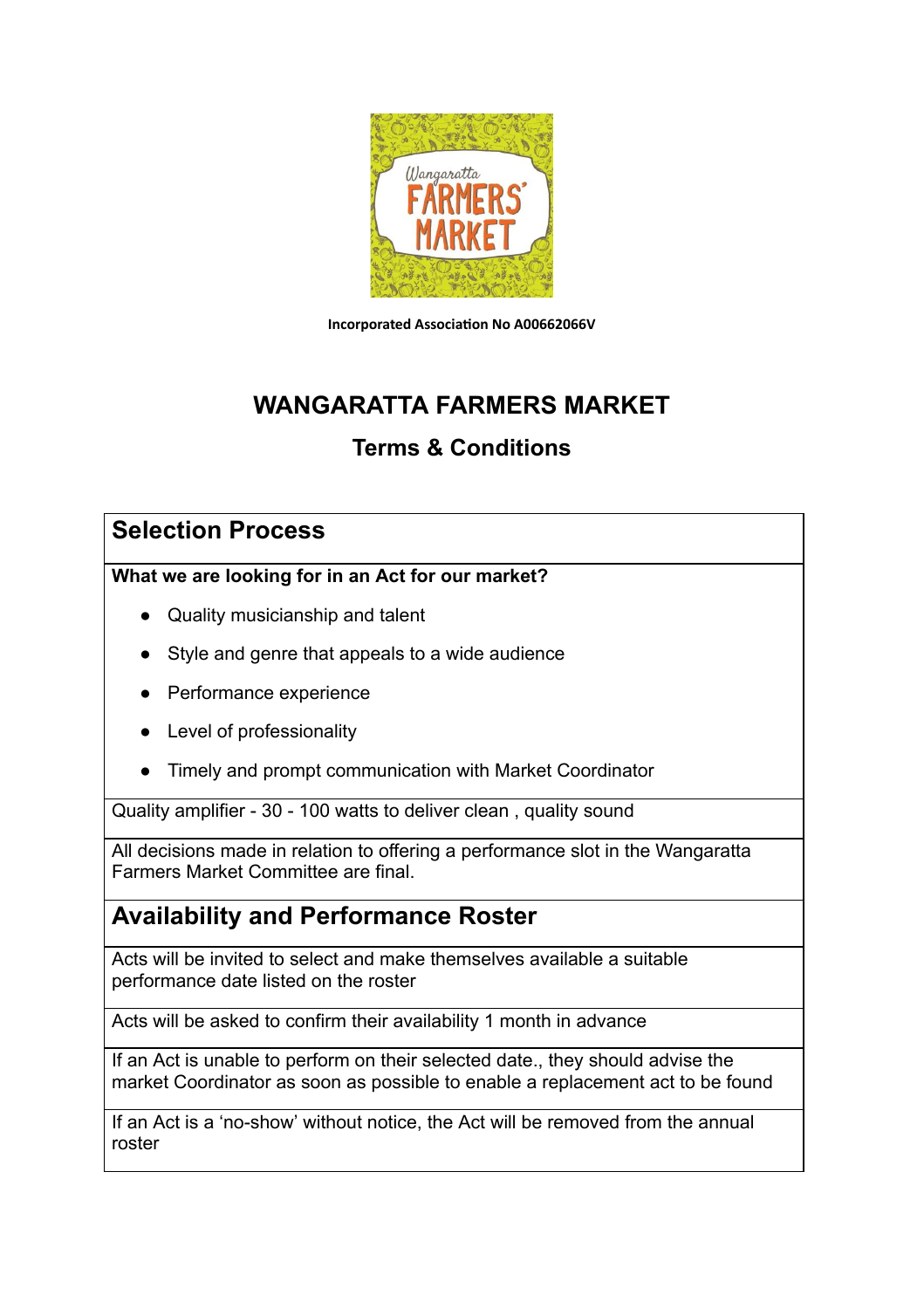Preference for future invitations to perform will be given to Acts that communicate promptly with the Market Coordinator

The Wangaratta Farmers Market is held rain, hail, or shine throughout the year., performers need to be prepared to perform under cover in wet weather

If exceptional circumstances arise that require the market to be cancelled we will contact you

## **Set Up**

Entry and carting of gear needs to be on foot as there is no car access ot performance space from 7.45am

Leads must be rated at 10 amps and be accompanied by a current compliance tag issued by an accredited tester. Leads must not create a trip hazard or overhead hazard. Equipment not meeting safety requirements will be disconnected at the direction of the Market Coordinator.

### **Performance**

1. Start Time 9;30am - Finish 11:30am ( this includes 15 mins setup, 2 x 45 minutes sets, 15 minute break)

2. No money appreciation is to be accepted as payment for performance is paid by Wangaratta Farmers Market.

**3.** Performance sound levels need to be set at a level that does not disrupt or disturb public comfort. We will work with you to monitor and advise on best sound levels

**4.** No recorded music to be played during 15 minute break

**5.** No acts involving the use dangerous implements including knives, swords (including theatrical knives and swords) or activities involving the use of fire, explosives or animals are permitted

**6.** Aggressive, discriminatory or inappropriate behaviour towards VFMA staff, market managers, other stallholders and customers is not tolerated and will result in the Market Coordinator directing the performer/s to end the performance and leave the market site

### **Payment of performers**